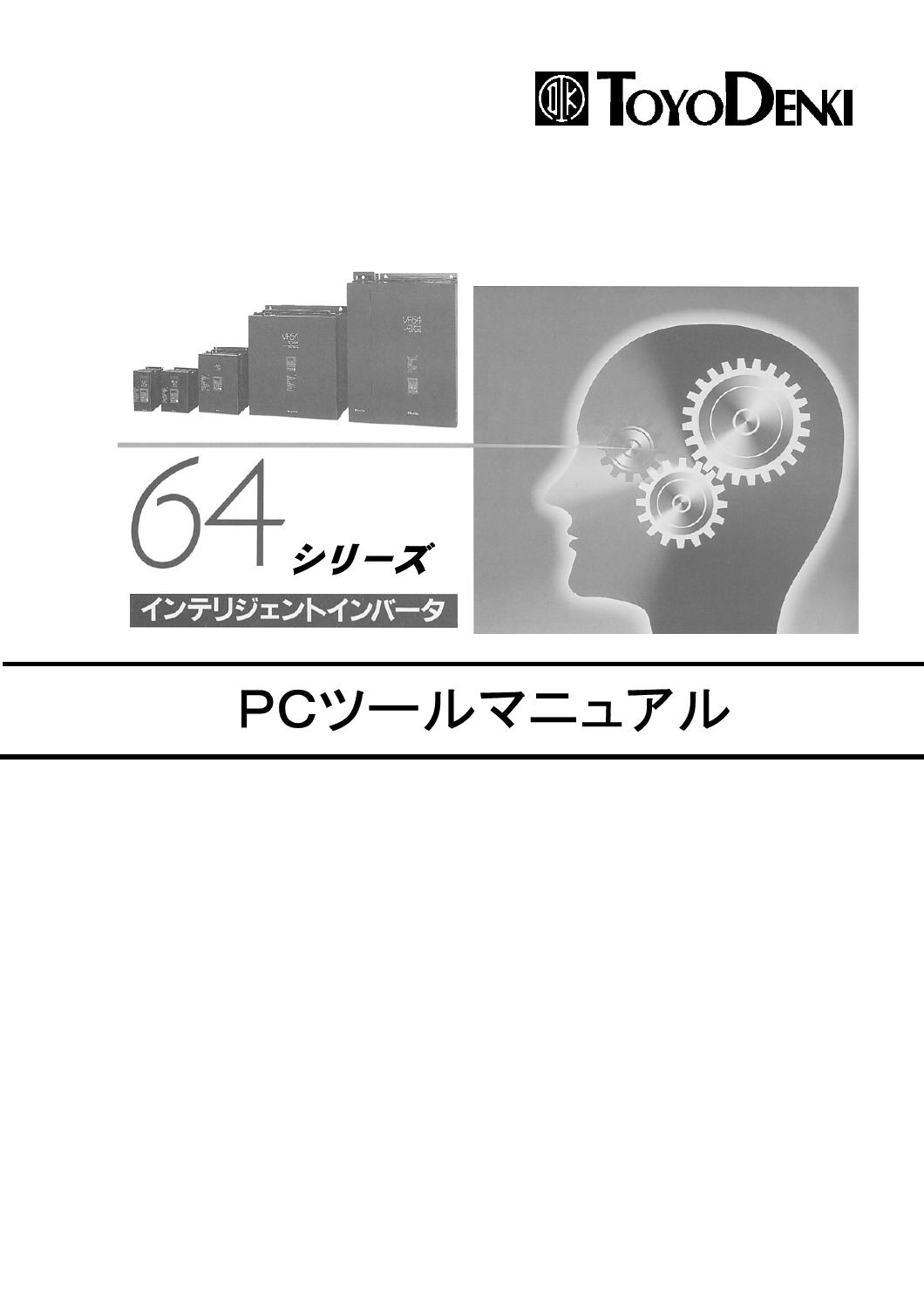

## 64シリーズ PCツール 一般 取り扱い説明書

東洋電機製造株式会社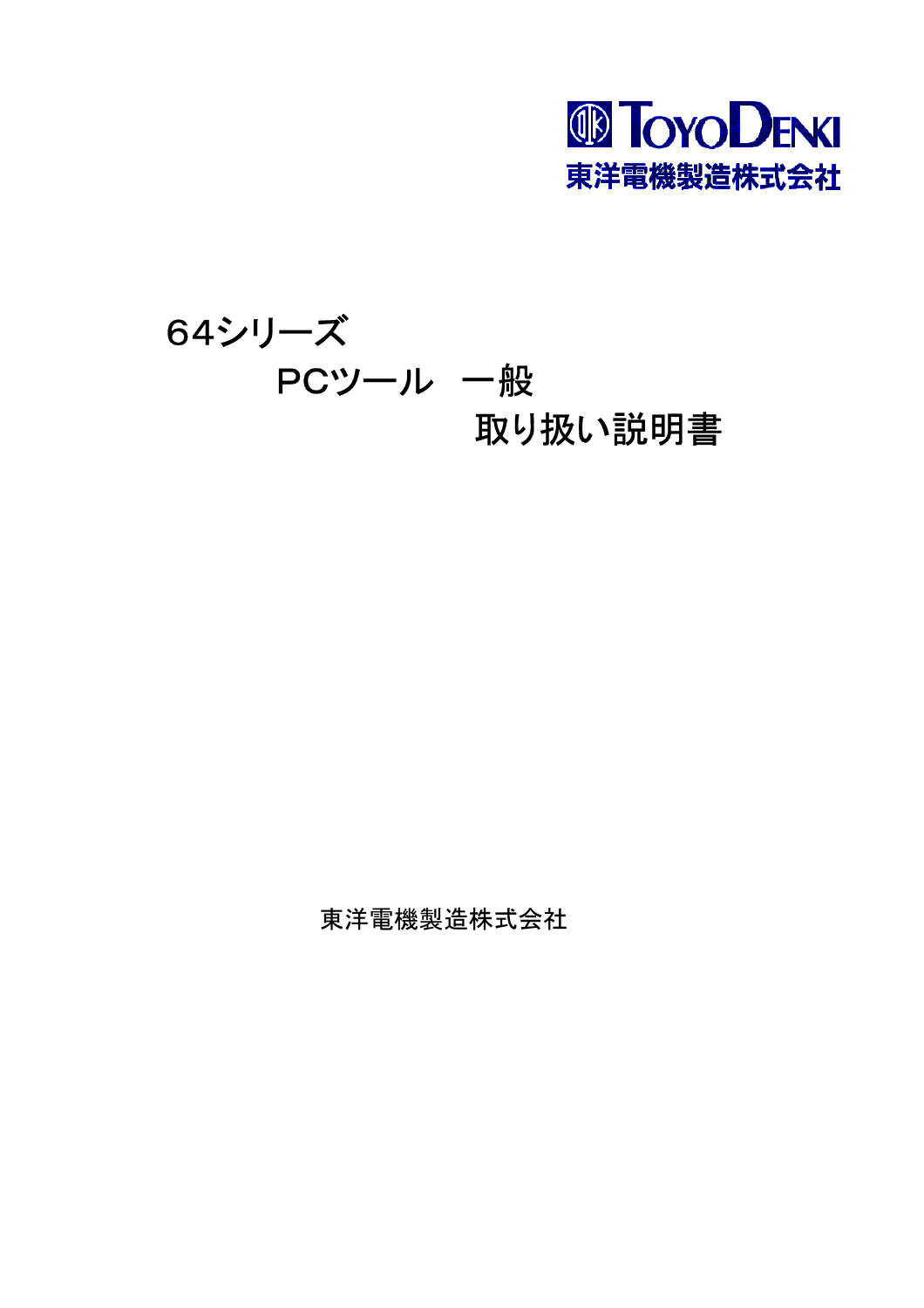- VF64 Series PC Toolご使用について
- 本PCツールは、次のOS上で動作いたします。  $1<sup>1</sup>$ 
	- $1)$  OS
		- Windows  $\mathbb{B}$  95, 98, Me  $(1)$
		- Windows<sup>®</sup> 2000, XP  $(2)$ (Release 15  $\cup$  F)
	- 2) CPU Pentium 100MHz以上
	- 3) ハードディスク 50Mb y t e 以上の空き
	-
- XPを搭載したパソコンについて、 2.
	- 1) シリアルポートがなく、USBしかないパソコンをご使用の際には、USB/RS232C変換 ケーブルをご使用ください。(変換ケーブルに付属のドライバの組み込みが必要です。)
	- 2) シリアルポート、USB両方ある場合にも、USBの使用をお勧めします。
	- 3) もし、動作しない場合がありましたら、他社、他機種にて、確認ください。
- 当社から、お送りしましたケーブルは、お客様の装置に合わせて、次のいずれかとなっており  $3.$ ます。
	- 1) Dsub 9ピン (パソコン側) ~ 4ピンコネクタ (VF基板側)
	- 2) Dsub 9ピン (パソコン側) ~12ピンコネクタ (VF基板側)

次ページの図1により、ご使用のインバータユニットの機種と、ユニット内の制御基板の表示をお確 かめの上接続してください。

Windows<sup>®</sup>は、マイクロソフト社の登録商標です。

- 1. This PC tool operates on the following OS.
	- $1)OS$ (1) Windows 95, 98. Me

 $(2)$  Windows 2000. XP

(more than Release 15)

- 2) More than CPU Pentium 100MHz
- 3) Hard disk 50 M bytes or more of opening
- 4) Memory 32 M bytes or more
- 2. About the personal computer which carried XP

1) Please use USB / RS232C conversion cable in the case of use of the personal computer which there is no serial port and has only USB. (Inclusion of an attached driver is required for a conversion cable.)

- 2) Both a serial port and USB, we also recommend use of USB.
- 3) If it does not run well, please try other computer of the other company or other models.
- 3. From our company, the sent cable is set by a visitor's equipment and serves as either of the following.
	- a. Dsub9 pin (personal computer side) 4 pin connector (VF board side)
	- b. Dsub9 pin (personal computer side) 12 pin connector (VF board side)

Fig. 1 shows connecters and cable.

Check the model of control board and inverter unit, and connect the cable to the proper connecter.

Windows is the registered trademark of Microsoft Corp.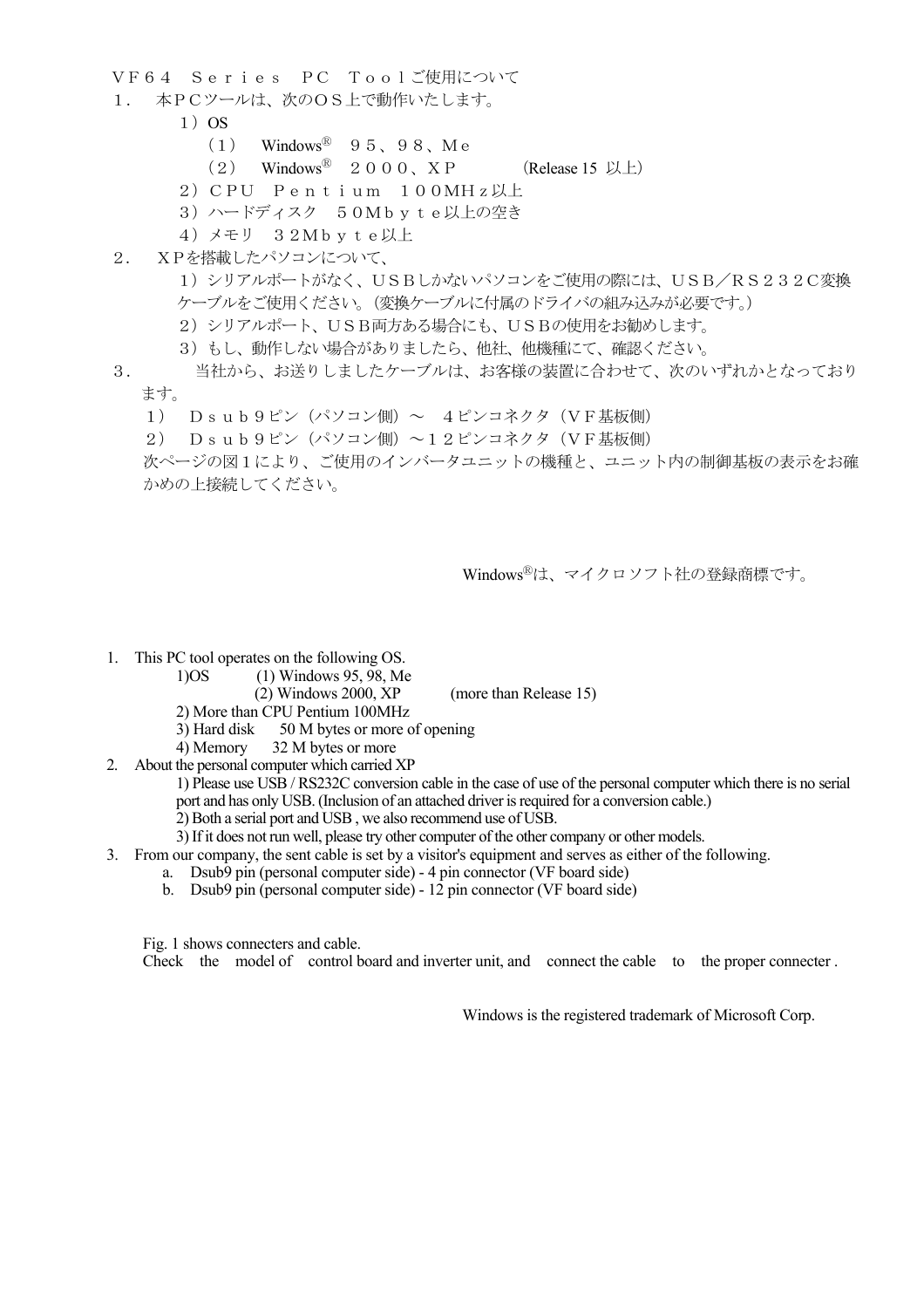